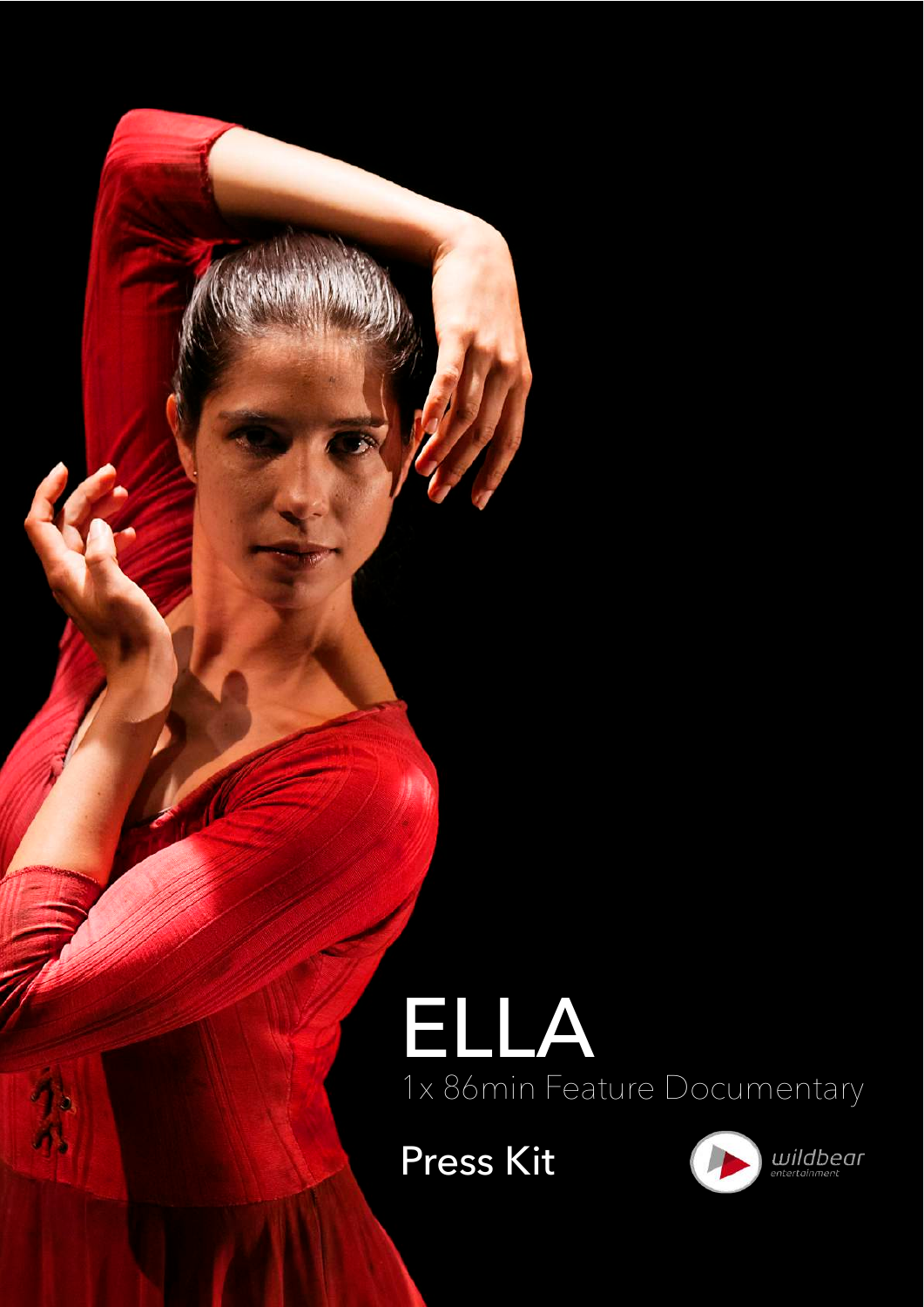# INDEX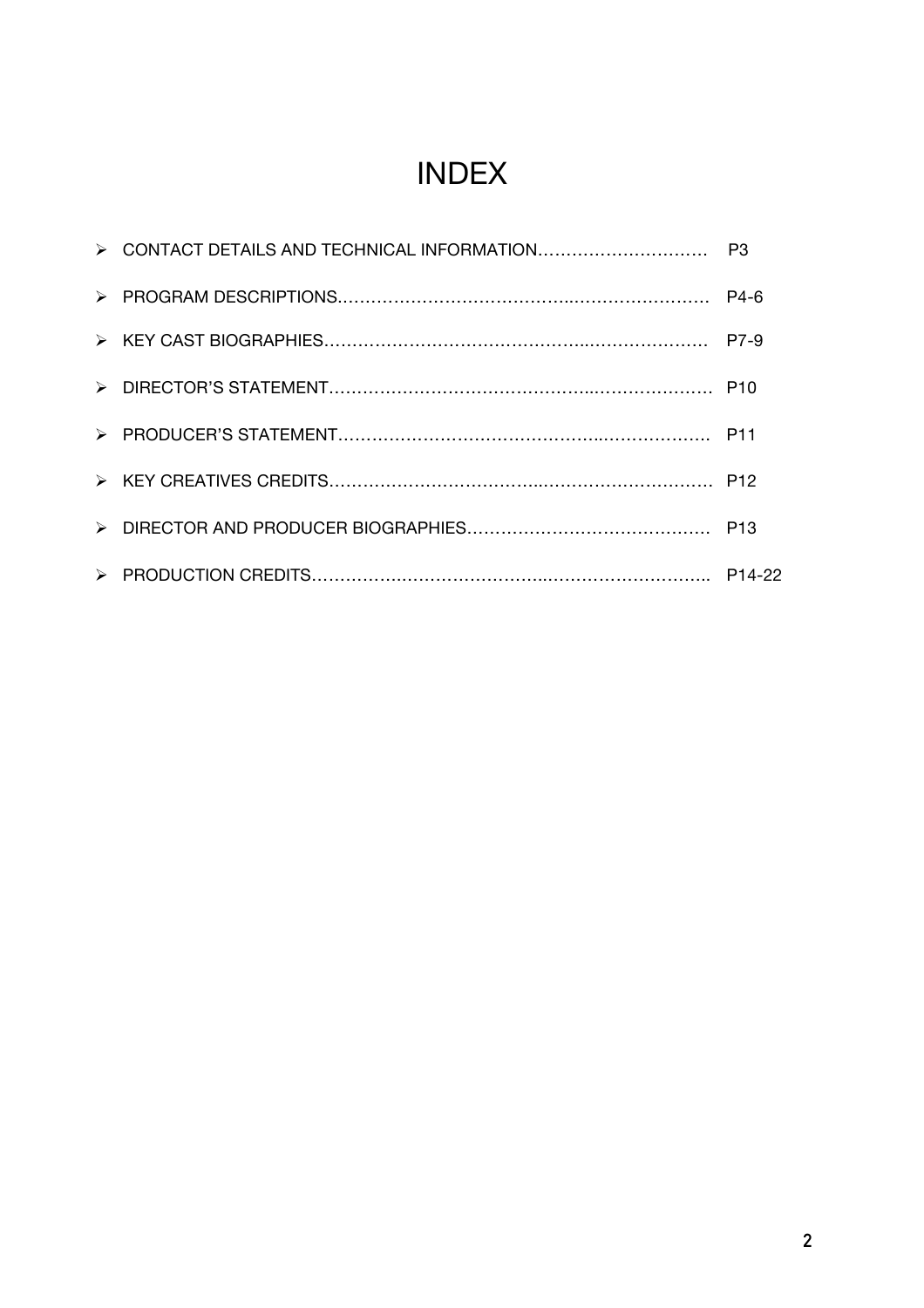### **CONTACT DETAILS AND TECHNICAL INFORMATION**

### **Production Company**

**WildBear Entertainment Pty Ltd**

**Address PO Box 6160, Woolloongabba, QLD 4102 AUSTRALIA**

**Phone: +61 (0)7 3891 7779 Email veronica.fury@wildbear.tv**

### **Distributors and Sales Agents**

**Ronin Films**

**Address: Unit 8/29 Buckland Street, Mitchell ACT 2911 AUSTRALIA**

| Phone: | $+61(0)262480851$            |
|--------|------------------------------|
| Web:   | http://www.roninfilms.com.au |

### **Technical Information**

| <b>Production Format:</b>   | 2K DCI Scope                                  |
|-----------------------------|-----------------------------------------------|
| Frame Rate:                 | 24fps                                         |
| Release Format:             | DCP                                           |
| <b>Sound Configuration:</b> | 5.1 Audio and Stereo Mix                      |
| Duration:                   | 86'                                           |
| <b>Production Format:</b>   | 2K DCI Scope                                  |
| Frame Rate:                 | 25fps                                         |
| Release Formats:            | ProResQT                                      |
|                             | Sound Configuration: 5.1 Audio and Stereo Mix |
| Duration:                   | 83'                                           |
| Date of Production:         | 2015                                          |
| Release Date:               | 2016                                          |
| ISAN:                       | ISAN 0000-0004-34BF-0000-L-0000-0000-B        |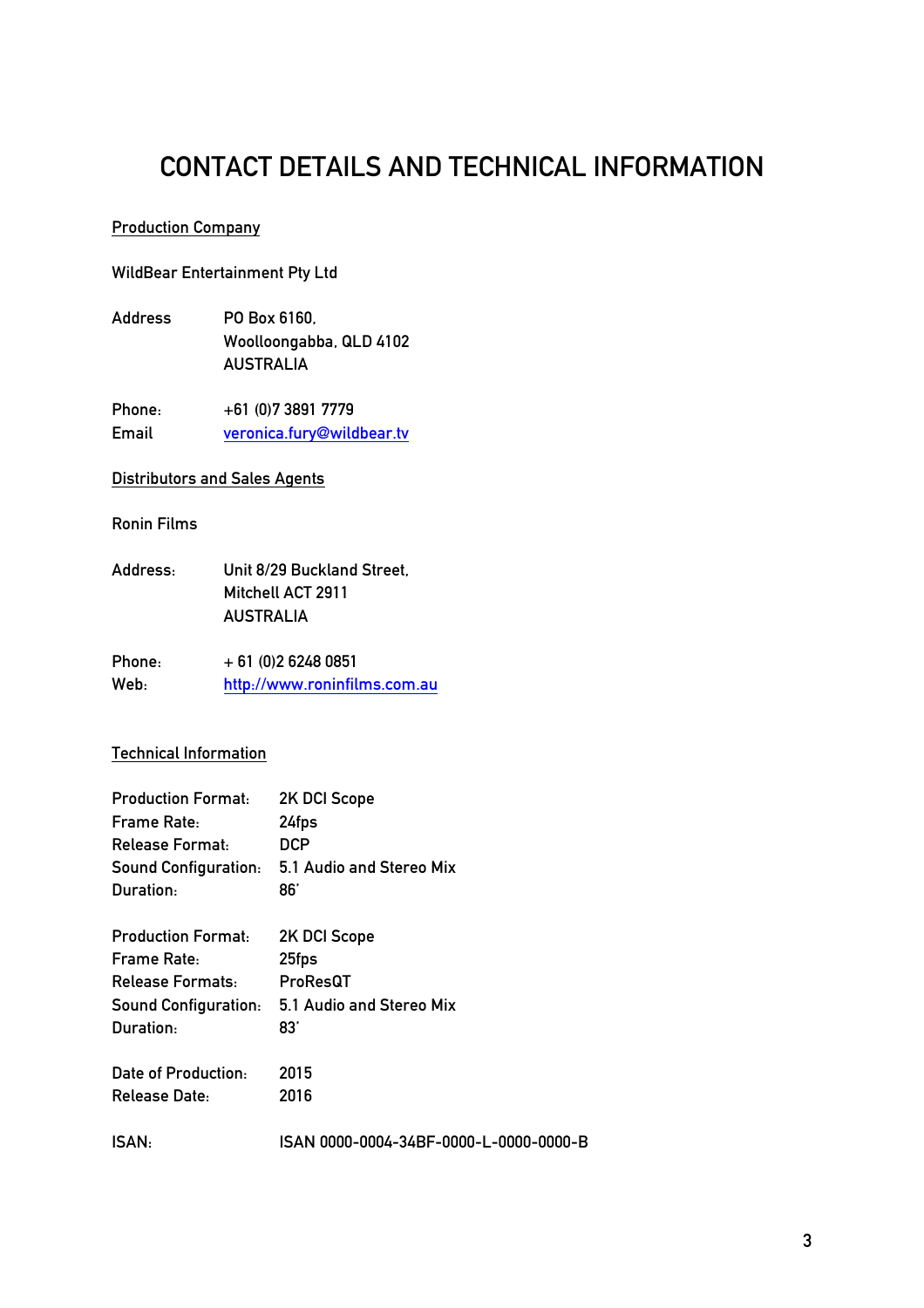

### **PROGRAM DESCRIPTIONS**

### **Logline:**

**An intimate and inspirational journey of the first Indigenous dancer to be invited into The Australian Ballet in its 50 year history**

### **Short Synopsis:**

**In October 2012, Ella Havelka became the first Indigenous dancer to be invited into The Australian Ballet in its 50 year history. It was an announcement that made news headlines nationwide. A descendant of the Wiradjuri people, we follow Ella's inspirational journey from the regional town of Dubbo and onto the world stage of The Australian Ballet. Featuring intimate interviews, dynamic dance sequences, and a stunning array of archival material, this moving documentary** follows Ella as she explores her cultural identity and gives us a rare glimpse into life as an elite **ballet dancer within the largest company in the southern hemisphere.**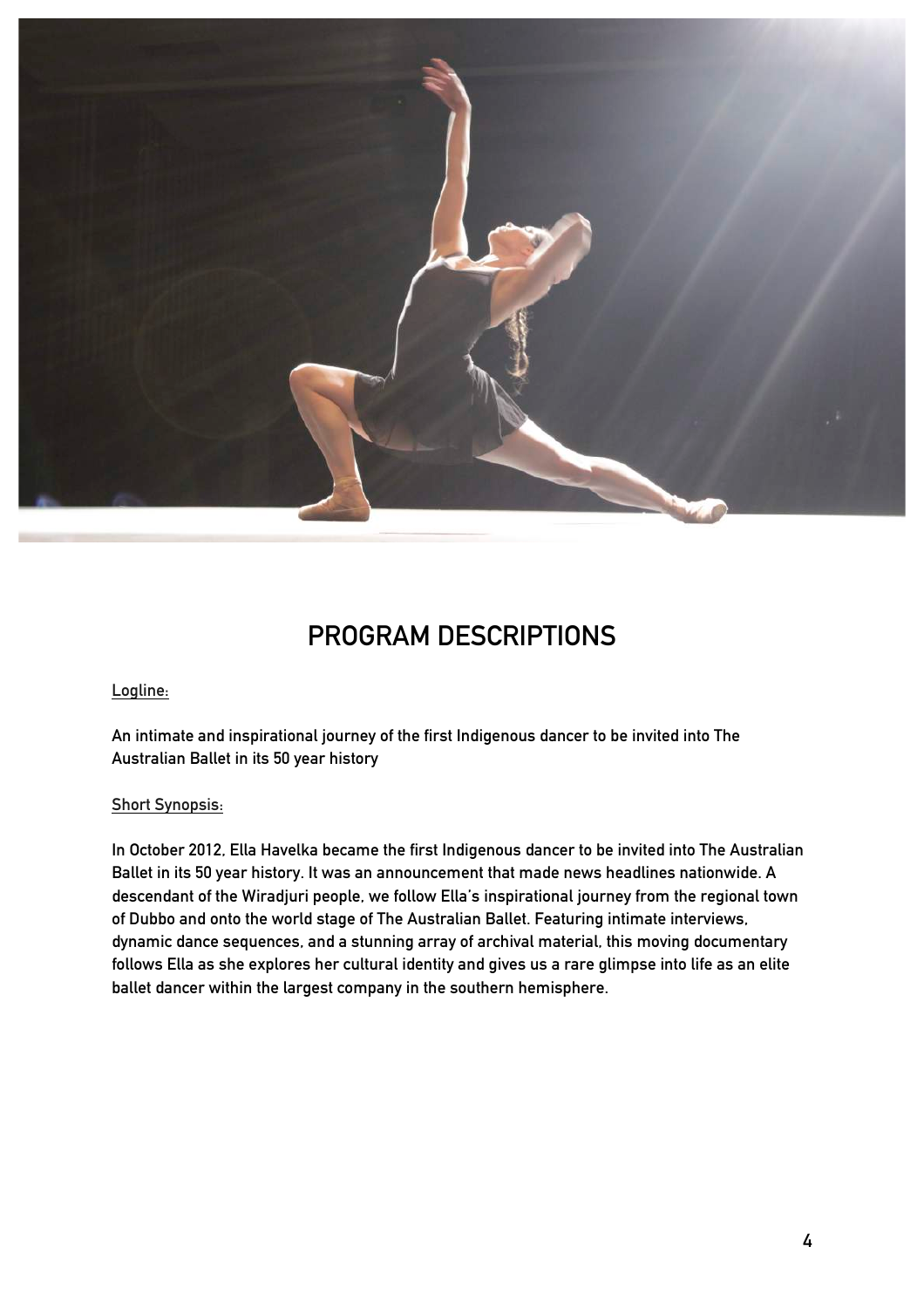

#### **Long Synopsis:**

"I often feel like I am dancing between two worlds and struggling to find where I fit in. It's not until I can really blend my two different worlds together that I feel like I can accomplish what I want as **<sup>a</sup> dancer … to really tell my own story." Ella Havelka**

**In October 2012, Ella Havelka became the first Indigenous dancer to be invited into The Australian Ballet, an announcement that made news headlines nationwide. However it was a homecoming for Ella, who had always dreamed of joining the company.**

**Ella is the descendant of the Wiradjuri people from Dubbo in country NSW. The daughter of Janna a single mother, her introduction into the world of dance began with Physical Culture, where she rose to compete at a national level. Then one day Ella watched a video that Janna brought home** from the local library of a performance of Swan Lake and ballet called to her - she was hooked. **Janna got her into classes at the Dubbo Ballet Studio and with the help of scholarships and handme-down tutus Ella devoted her life to dance. She quickly started winning local Eisteddfods and was soon dancing six days a week.**

**The Dubbo community was elated when Ella was accepted into The Australian Ballet School in Melbourne at the age of 14, where she honed her craft in an intensely competitive environment. However, upon graduation after four arduous years she was devastated not to be offered a** position in The Australian Ballet core company. But this was not the end of her dream. In 2009 Ella **joined Bangarra - the prestigious Sydney based Indigenous dance company - where she learnt not only the very different rigors of contemporary dance, but began a powerful and moving journey of self discovery into her Indigenous heritage.**

**It was not until Bangarra did a joint performance with The Australian Ballet Warumuk - in the** dark night in 2012 - that the calling of the ballet was reignited within Ella. In an historic occasion, **The Australian Ballet Artistic Director, David McAllister, invited her to join the core company. Ella accepts this position and becomes the first Indigenous dancer to join The Australian Ballet in its 50 year history.**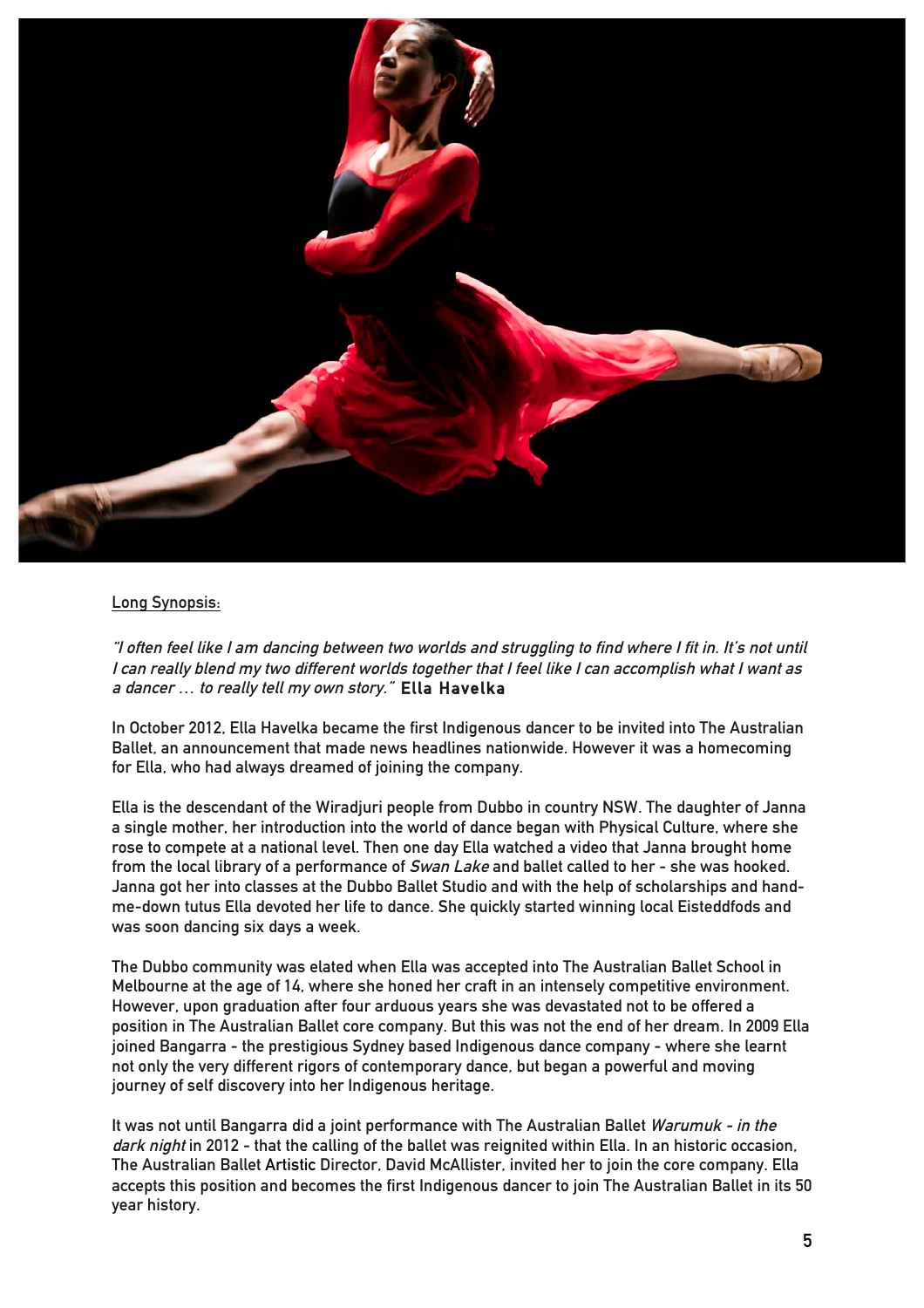**This feature documentary follows Ella as she faces the challenges of adapting back to being en pointe after four years of barefoot dancing with Bangarra. We see her face the fierce competition for the best positions and roles - she even questions her own role as the first Indigenous dancer in The Australian Ballet. We also go with The Australian Ballet on their highly esteemed 2015 international tour to China where Ella finally gets to dance in Graeme Murphy's enchanting interpretation of Swan Lake in Beijing. Ella's childhood dream has come true.**

**Woven throughout this inspiring dance story is a touching and heart breaking personal journey** back to her roots. We join Ella and Janna on a road trip through her country, traditional Wiradjuri **land, where Ella reconnects with her Indigenous culture - learning traditional language, basket weaving with Elders and visiting the gravesites of her ancestors for the first time. She also explores her childhood. Both Ella and Janna give intimate accounts of the circumstances surrounding her birth. For Ella never knew her father even though he lived in the same town. However after his death Ella was given a scrapbook of clippings that he kept of her whole career. She feels now he was always with her.**

**But ultimately in this film we follow Ella as she finds her own identity by choreographing her own dance. Using a unique blend of Bangarra's contemporary Indigenous style and traditional western ballet Ella finally expresses herself in her own way.**

**Featuring intimate interviews, dynamic dance sequences, and a stunning array of archival material, this moving documentary follows Ella as she explores her cultural identity and offers a rare glimpse into her life as an elite ballet dancer within the largest company in the southern hemisphere.**

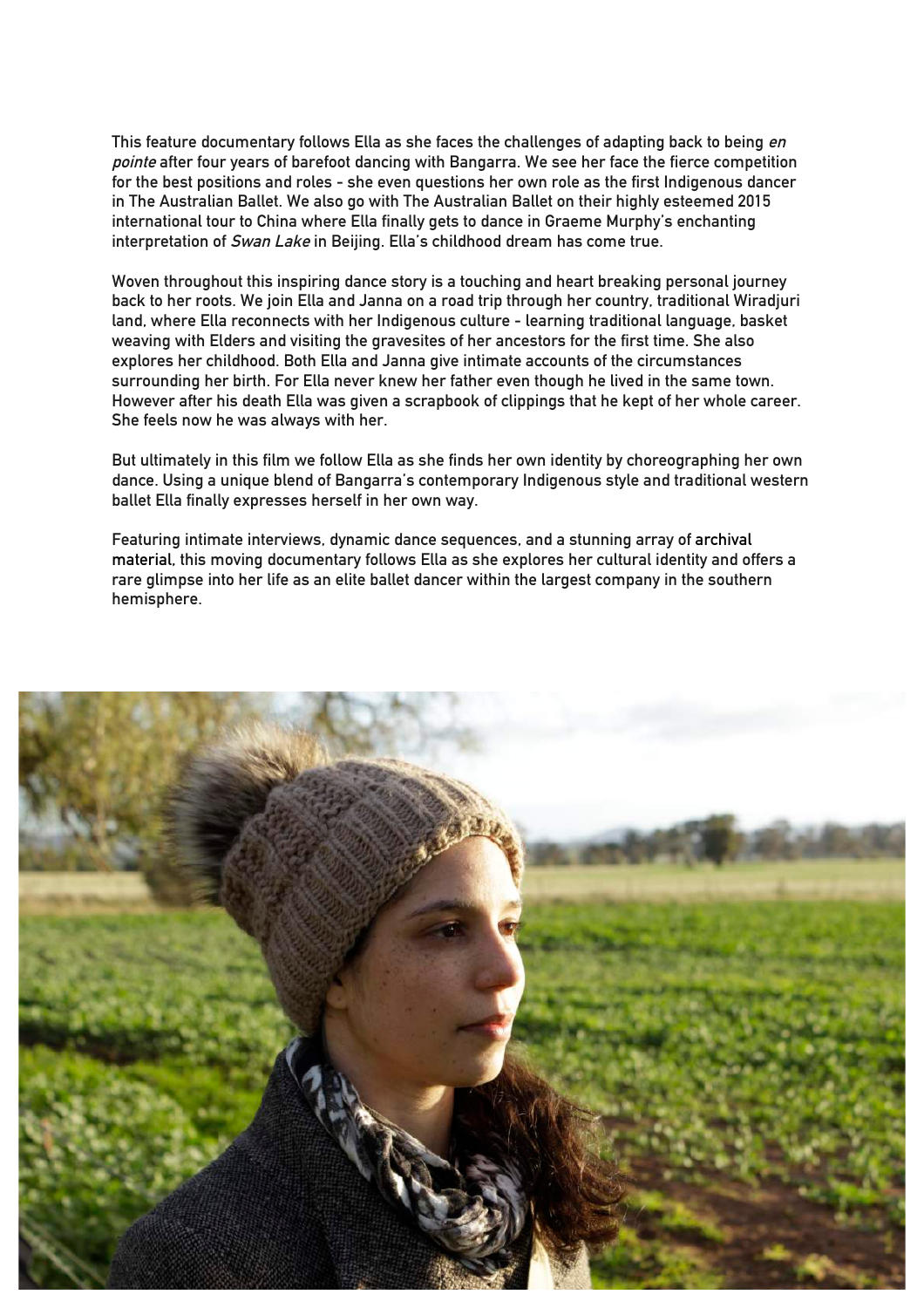

### **KEY CAST BIOGRAPHIES**

### **FEATURING – Ella Havelka**

### **https://australianballet.com.au/artist/ella-havelka**

**Born in Dubbo, Ella is a descendant of the Wiradjuri people. She graduated from The Australian Ballet School in 2007 after touring with The Dancers Company. Ella made her first appearance with Bangarra Dance Theatre in Fire – A Retrospective in 2009, and was nominated by Dance Australia magazine as Dancer to Watch. Between 2009 and 2012 she danced with Bangarra in Mathinna, a program that included earth & sky, Spirit and Terrain. In 2012, Ella performed in Australia and New York with Bangarra and The Australian Ballet in Warumuk – in the dark night, a collaborative work created by Stephen Page for The Australian Ballet's 50th anniversary celebrations. She joined The Australian Ballet in 2013.**

### **REPERTOIRE HIGHLIGHTS**

**Lead Hungarian in Graeme Murphy's Swan Lake 2015, Stanton Welch's La Bayadère 2014 Garry Stewart's Monument 2013, Paquita 2013, Stephen Page's Waramuk – in the dark night 2012**

### **YOU MAY NOT KNOW**

**Ella likes to practise traditional Aboriginal basket weaving; she also paints, and designs Lino prints. Some of her work is on display at the Wagga Wagga Art Gallery.**

**"Being <sup>a</sup> ballerina with The Australian Ballet has always been <sup>a</sup> dream. I feel very privileged to have had the opportunities I've had. I can only hope to inspire others within the Aboriginal community to pursue their own dreams by my pursuing mine."**

**– Ella Havelka**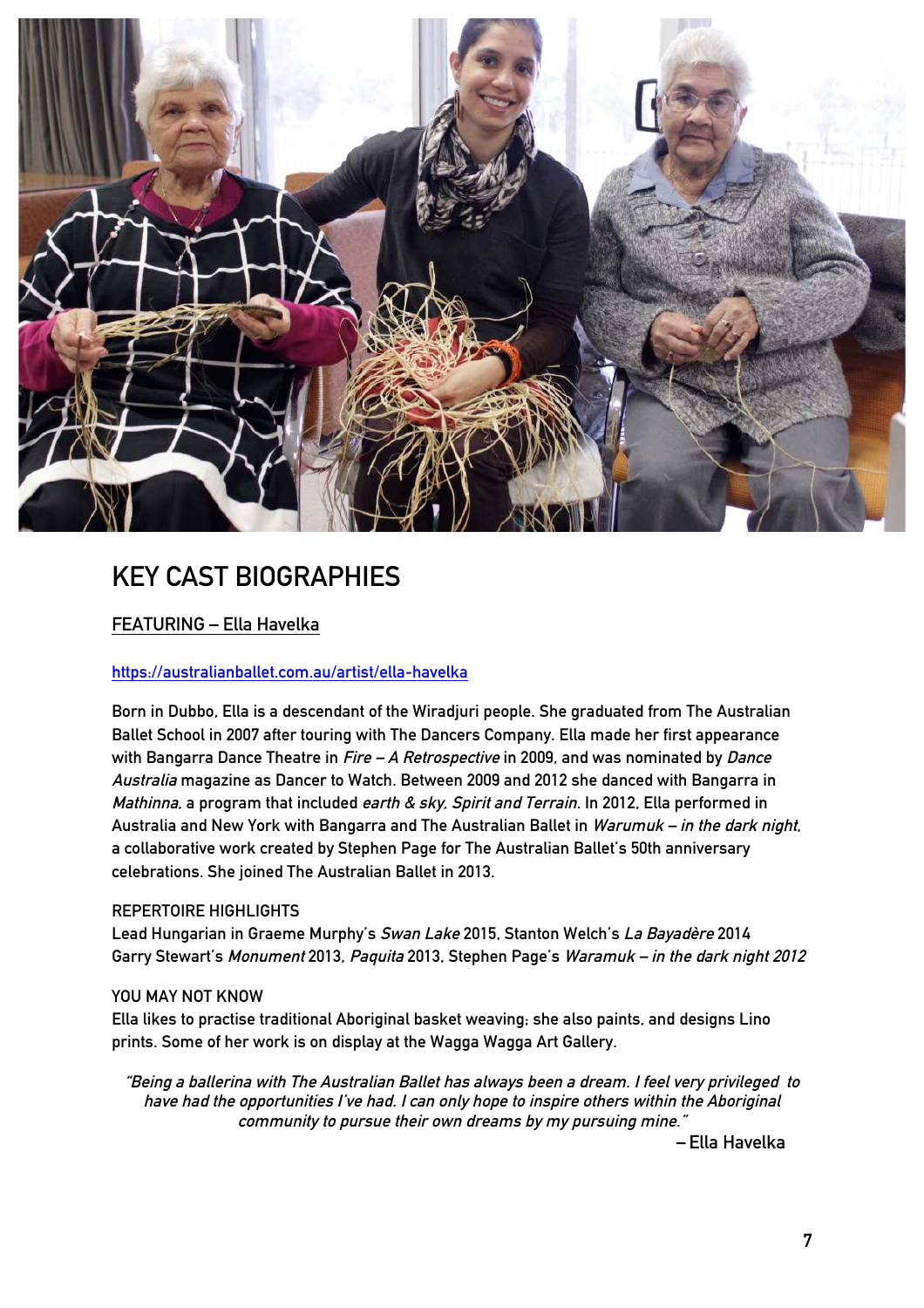### **The Australian Ballet**

### **https://australianballet.com.au/**

**The Australian Ballet exists to inspire, delight and challenge audiences through the power of its performances.**

**The Australian Ballet is one of the world's premier ballet companies and has delivered extraordinary performances for over 50 years. A commitment to artistic excellence, a spirited style and a willingness to take risks have defined the company from its earliest days, both onstage and off.**

**The company regularly represents Australia on the world stage and has performed to critical acclaim in 87 cities worldwide including New York, Shanghai, Tokyo, London and Paris. Caring for tradition yet daring to be different, The Australian Ballet performs beloved classical ballets and commissions new work annually. The Australian Ballet presents upwards of 250 shows and 1,700 education and audience engagement events each year.**

**In addition to 80 exceptional dancers, The Australian Ballet employs master craftspeople and leaders in injury prevention, dance education, marketing and philanthropy as well as an orchestra of 62 musicians (Orchestra Victoria).**

**Moving effortlessly between the great classical ballets and new contemporary commissions, the company has a uniquely Australian style, powered by artistry and athleticism.**

### **David McAllister AM**

### **https://australianballet.com.au/artist/david-mcallister**

**Born in Perth, David McAllister joined The Australian Ballet in 1983 and was promoted to principal artist in 1989. During his time with the company, he danced many principal roles, including those in The Sleeping Beauty, Don Quixote, Coppélia, Manon, La Sylphide, John Cranko's Onegin and** Romeo and Juliet, and Jiří Kylián's Stepping Stones; in 1985 he won Bronze at the Fifth **International Ballet Competition in Moscow.**

**Throughout his career, David made numerous guest appearances worldwide, dancing with Bolshoi Ballet, the Kirov Ballet, the Georgian State Ballet, The National Ballet of Canada, Birmingham Royal Ballet, Singapore Dance Theatre and, in 1992, as part of a Royal Gala performance in London in the presence of the Princess of Wales. In 2000, he completed a Graduate Diploma in Arts and Entertainment Management and in 2001, took his final bow as a dancer. In July of that year, David became Artistic Director of The Australian Ballet. He was awarded a Member of the Order of Australia in the 2004 Australia Day Honours List. In 2015, David premiered a new production of The Sleeping Beauty for The Australian Ballet.**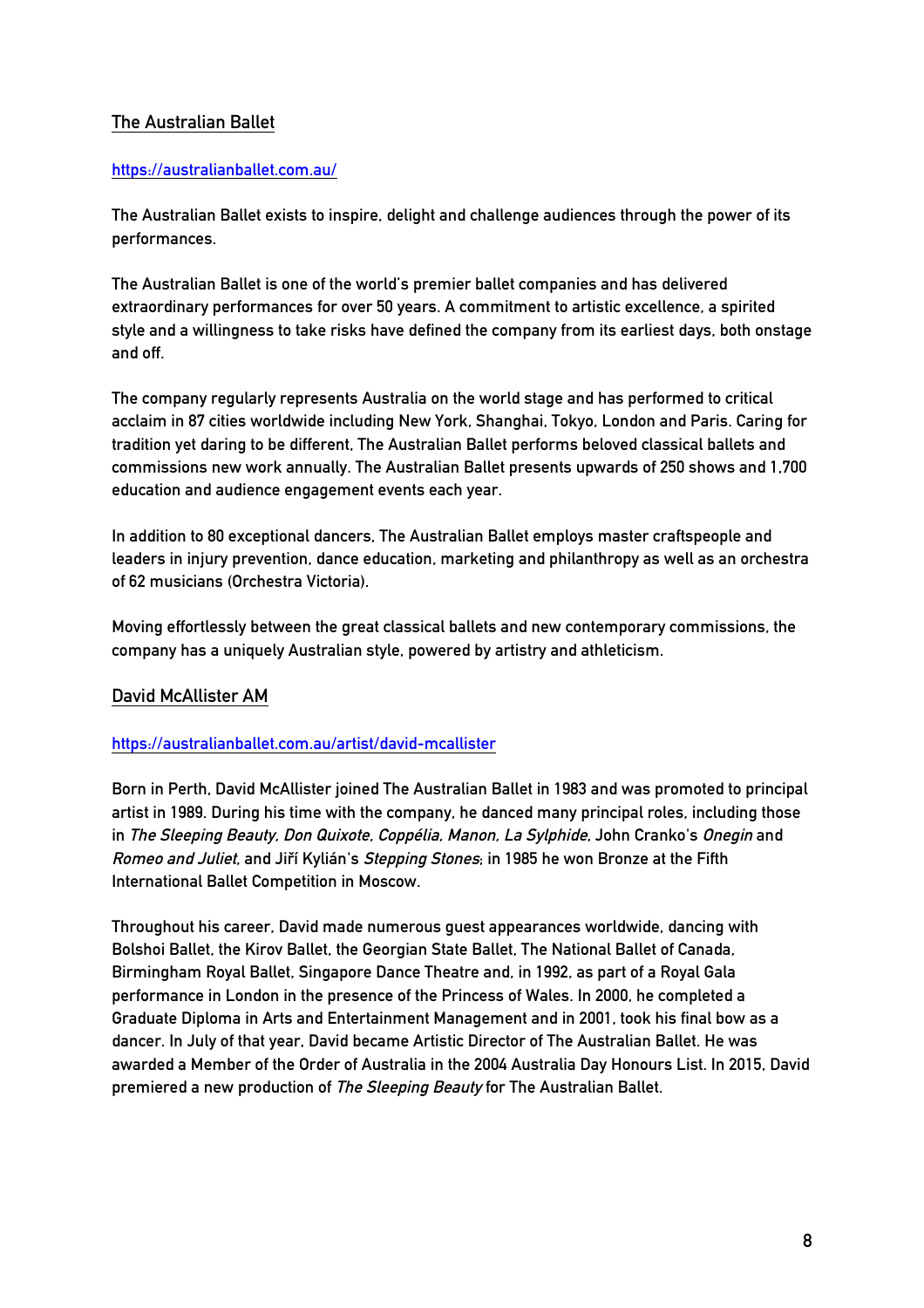### **Stephen Page**

#### **http://bangarra.com.au/people/executives/stephen-page**

**Born in Brisbane, Stephen is a descendant of the Nunukul people and the Munaldjali clan of the Yugambeh Nation from SE Queensland.**

**In 1991 Stephen was appointed Artistic Director of Bangarra and has built a strong reputation touring throughout Australia and the world, including New York, Washington, Paris, London and Germany. Memorable works Ochres, Skin ('Best New Australian Work' and 'Best Dance Work', 2001 Helpmann Awards), Bush ('Best Dance Work', 2004 Helpmann Awards), Mathinna ('Best Dance Work' and 'Best Choreography', 2009 Helpmann Awards) have become milestones in Australian performing arts.**

**For The Australian Ballet, Stephen has choreographed Rites to Stravinsky's score incorporating dancers from Bangarra and he directed the Indigenous sections for the 2000 Sydney Olympic Games Opening and Closing Ceremonies. As Artistic Director of the 2004 Adelaide Festival of the Arts, Stephen was praised for reinvigorating the event with an impressive and highly successful world-class program. Stephen's film and theatre credits include the contemporary operatic film Black River, numerous music video clips, directing his brother David Page in the highly acclaimed production Page 8 which toured Australia and the UK and choreography for the feature films Bran Nue Dae (2009) and The Sapphires (2011).**

**In 2011, his 20th year as Artistic Director, Stephen choreographed ID, (Belong) and developed the concept of Bloodland in collaboration with Wayne Blair and Kathy Balngayngu Marika, directing the production for Sydney Theatre. In celebration of The Australian Ballet's 50th anniversary in 2012, Stephen was invited to create a new work Warumuk – in the dark night bringing together dancers from the Ballet and Bangarra, performed in Melbourne, Sydney and New York. Stephen made his directorial debut in 2012, directing the chapter Sand in the feature film The Turning and was Artistic Associate for Sydney Theatre Company's production of The Secret River as part of the Sydney Festival. That same year Stephen received the NAIDOC Award for Artist of the Year and won a Helpmann Award for Best Choreography in a Dance or Physical Theatre work for ID (Belong).**

**In 2013 Stephen choreographed Blak with dancer/choreographer Daniel Riley, commissioned Dance Clan 3, a new work choreographed by Bangarra's women featuring in the inaugural Corroboree Sydney and accepted the Australian Arts in Asia Award – Dance, for Bangarra's 2012/13 tour to Mongolia, Vietnam and Thailand with Spirit.**

**In 2014 Stephen choreographed Bangarra's acclaimed new work Patyegarang. This production celebrated Bangarra's 25th anniversary and was seen by over 36,000 people nationally, making it Bangarra's most successful season yet. That same year, Stephen led the company's largest ever regional tour, performing in regional centres and remote Aboriginal and Torres Strait Islander communities over nine weeks.**

**In 2016, Stephen celebrates his 25th year as Artistic Director of Bangarra Dance Theatre. He will choreograph his 23rd work for the company, a new work for the triple bill OUR land people stories which will premiere in June 2016 at the Sydney Opera House.**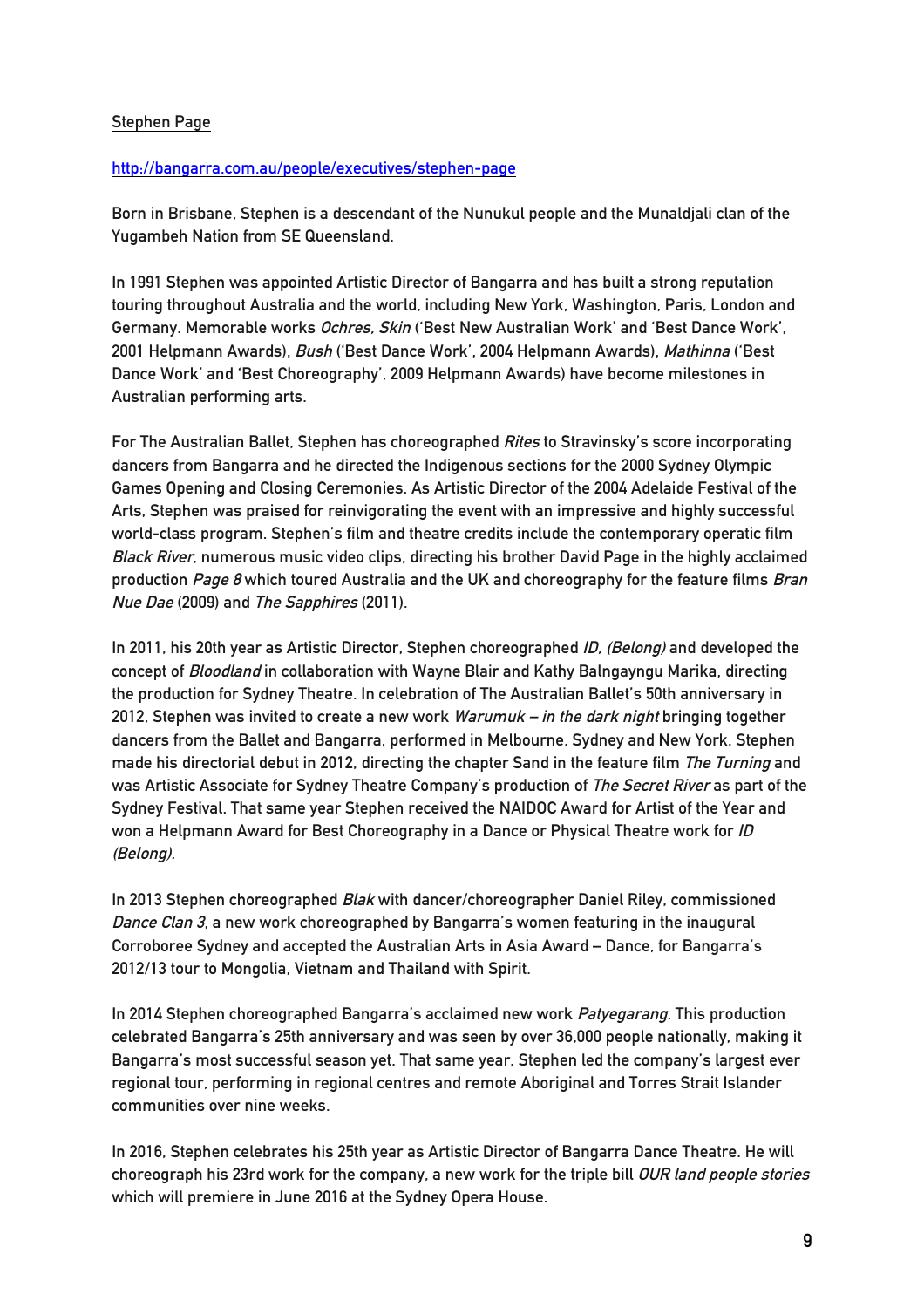# **DIRECTOR'S STATEMENT**

**In the past there have been Indigenous dancers in The Australian Ballet School, but Ella Havelka is the first Indigenous dancer to be admitted into the company. Underpinning this historic achievement is a story of many layers of personal determination and discovery, as an Indigenous girl from the country follows an unusual path to success crossing cultures and dance sectors.**

To me this project explores the question of Identity. Who is Ella, what is her connection with family **and Country, and how does this differ from the ballet world? Ella is becoming a role model, not only to aspiring ballet dancers but also to Aboriginal and Torres Strait Islander People. It's a huge responsibility and undoubtedly a weight on her shoulders. Being Indigenous and with limited opportunities to formally study dance, her achievement will inspire and catch the attention of many people, especially her peers who will look up to her. But who is this dancer? Ella is a person who has family, friends and needs to live and enjoy the pleasures of everyday life, but the world of dance, especially professional ballet, is a world of rigours, stresses, dedication and huge competition. It involves irregular hours, demanding work schedule and complete devotion. When I** first met Ella two years ago I was struck by her down to earth outlook on life, which is not always **easy to maintain in such an intense and creative environment. How has she managed to keep her feet on the ground (even if en pointe)?**

**Ella is also an Indigenous Australian, and must balance the tradition and heritage that comes with it. In our conversations Ella has been articulate and insightful about the realities of these worlds,** and her personal struggle to find balance. Will she thrive? How will she juggle all these aspects of her life? Will she consolidate her identity in the ballet, her family and her community? I like telling **stories about 'connection' - how is Ella connected to her family, her friends and culture. Ella's mother Jenna has been very influential in her life; we'll also see her back-story. We will showcase Ella's Indigenous dance background with the world acclaimed artistic Director of Bangarra, Stephen Page. Ella's hobby of basket weaving is a visual symbol of these strands and connections coming together to create the whole throughout the film. Like many of her generation Ella is working to regain her cultural knowledge before the Elders are gone, and their knowledge is lost with them.**

**Ella has been in development since early 2012. We have worked closely with The Australian Ballet who have generously granted us privileged access to the backrooms and processes of a professional dance company, including accompanying them on tour in China in 2015 and exclusive interviews with Artistic Director David McAllister and artistic staff from the company.** 

**The supporting elements of Ella's life and career as discussed above will be scaffolded around the footage of a dance choreographed by Ella: adding layers of information and investment within the** audience piece by piece until we build to the climax of the dance itself; the work; the sacrifice; the **two opposite but compelling traditions of Aboriginal and Torres Strait Islander culture and western ballet; and the call of family are all interwoven, symbolised by her basket weaving, to create the solid base which gives Ella the strength to express beauty and art through movement for the joy of all who see her.**

**This is Ella's own unique story. Douglas Watkin**

**Director**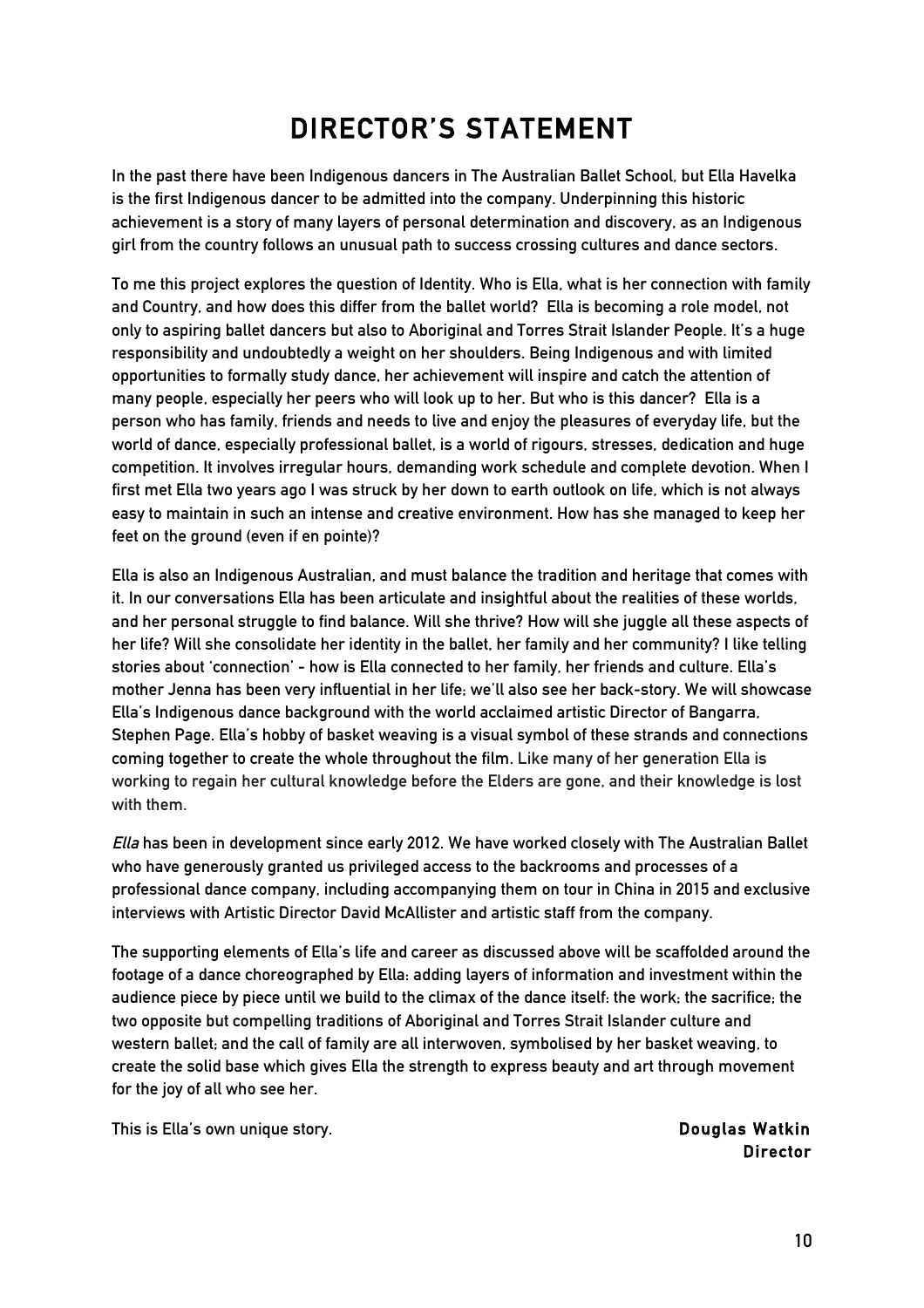## **PRODUCER'S STATEMENT**

**When I produce a feature documentary I am always excited - and still surprised - by the amazing stories I get to facilitate onto the big screen. And I am very proud of Ella.**

**Ella is a beautiful film. It's quite subtle. But is engaging and cinematic. Directed by Indigenous Director Douglas Watkin, beautifully shot by DOP Lucas Tomoana and craftfully edited by Axel Grigor. All with limited time – limited budget – limited access due to Ella's hectic workload.**

**The music was provided by recently deceased Bangarra powerhouse composer David Page. A tragic loss but we are honored to represent his work here with Ella. Composer Stephen Francis stepped in and provided opening and closing tracks for us. A very moving collaboration.**

**The personal story of Ella is inspiring. Ella herself is just a wonderful young woman who has been following her dream. Her personality, her character, her spirit is so real, so warm and engaging. The film is raw and sincere. The documentary steps into Ella's amazing backstory as well as offering unique behind the scenes looks at her life in The Australian Ballet. She talks intimately about being torn between two worlds - western ballet and her indigenous heritage. I thank Director Douglas Watkin for the trust he and Ella established – a strong connection as filmmaker and subject.**

Yes the story is quite a subtle one - but in that it is also strong. Very moving. The moments that **really touch are her connection to her Indigenous heritage while on a road trip with her beloved mum. The twist that Ella didn't know her father even thought they lived in the same country town, but that he kept a scrap book of her life.**

**There is a rich array to archival material. The artistic journey and extreme heights of her elite performances. The honesty of her own story and choreography.** 

The cultural strand is also subtle but strong. It is an Indigenous film but it is a universal story  $-$  a **powerful cultural message is interwoven throughout the film. She shares the struggles she faces dances between two worlds – between western ballet and more traditional cultural dance.**

The film was quite challenging to produce on every level. But we got there in the end. We sincerely **appreciate the ongoing support from State funding body Screen Queensland, and for Ronin for believing in the scope of this film. We are very very grateful for MIFF Premiere Fund and Screen Australia involvement. We give great thanks to Ella Havelka and to The Australian Ballet who trusted us and let us into their world. Thanks to my broader WildBear team too for their endless support.**

> **Veronica Fury Producer**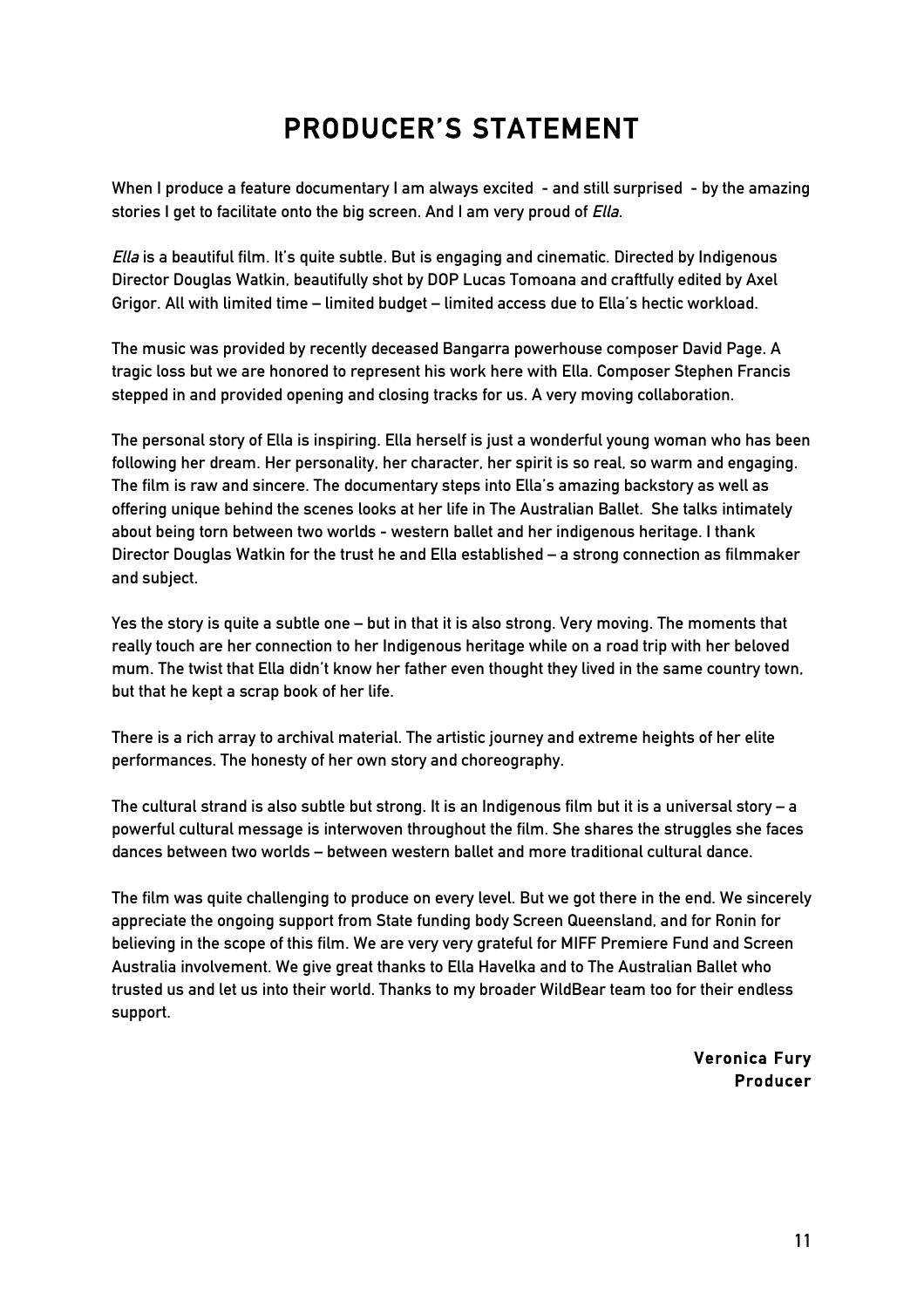

### **KEY CREATIVE CREDITS**

**Director DOUGLAS WATKIN**

**Producer VERONICA FURY**

**Film Editor AXEL GRIGOR**

**Director of Photography LUCAS TOMOANA**

**Featured Music DAVID PAGE STEPHEN FRANCIS**

**Co-Writers DOUGLAS WATKIN MURRAY POWER AXEL GRIGOR VERONICA FURY**

**Co-Producers DENA CURTIS LAWRENCE JOHNSTON BIRD CAN SING**

**Associate Producer MURRAY POWER**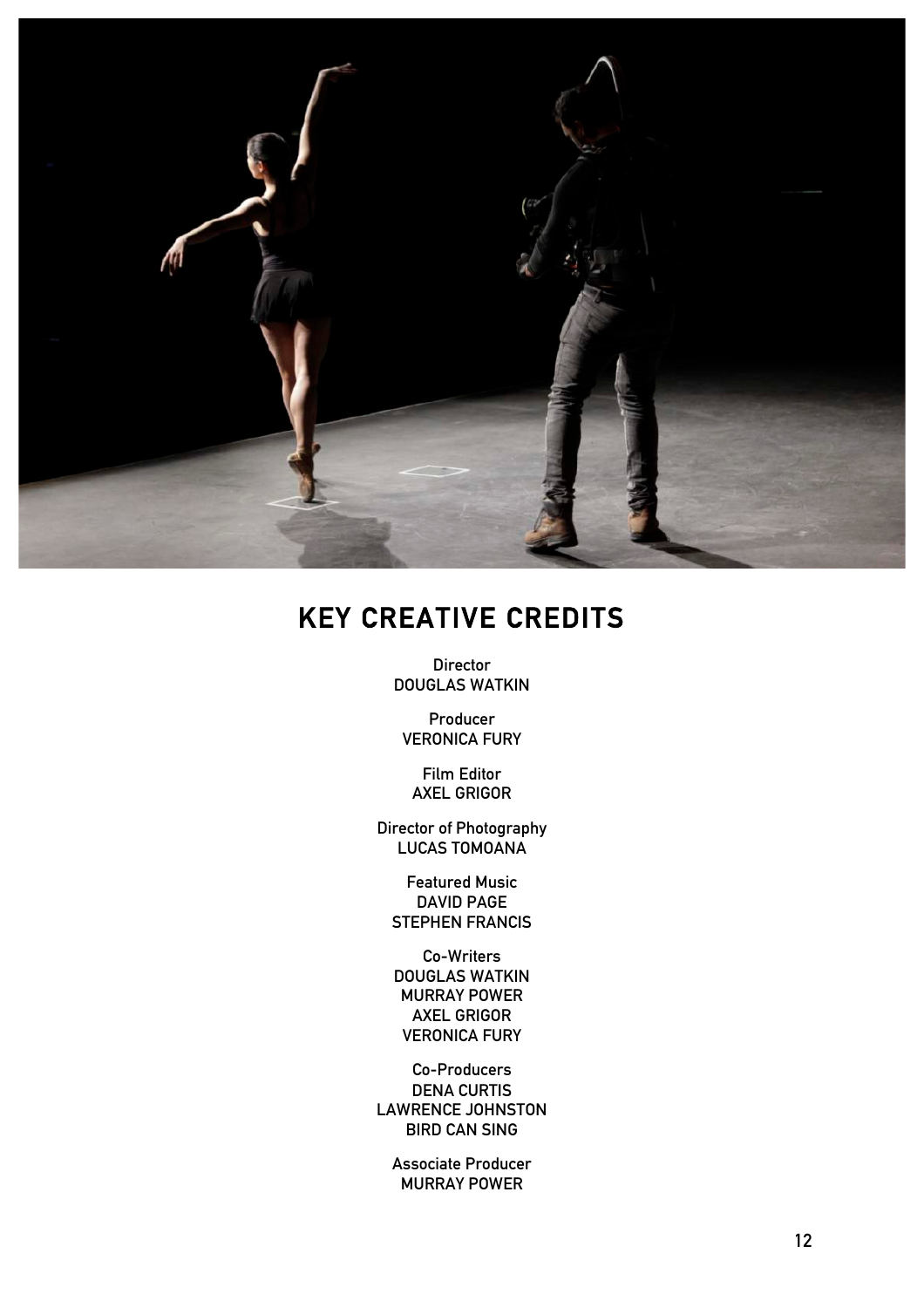# **DIRECTOR AND PRODUCER BIOGRAPHIES**

### **DIRECTOR - Douglas Watkin**



**Brisbane-based filmmaker Douglas Watkin, born in Cairns 1973, began his career working in broadcast television doing news reports for SBS. Douglas has been actively working in the filmmaking industry for over 20 years.**

**Douglas has travelled nationally and internationally shooting and producing stories on wide ranging events, people and places including stories of Indigenous Australia. He has also written and**

**produced dramas that have screened in film festivals around the world.**

**He is an experienced broadcast Director who has directed and written many short form documentaries for NITV and ABC including: The Hidden Truth (ABC), Our Town: Shepparton (ABC), This is Badu (NITV) and Born in this Skin (ABC) to name a few, and has worked with Wildbear Entertainment previously on Constructive Mob (ABC), Keep In Touch (NITV), Soldier Proof (NITV), Malaytown (NITV) and Blue Warriors (NITV). He has also written and directed series for the NITV ANZAC series and the award winning Black Diggers of Logan series with Logan City Council.**

**Douglas has taken the next step into a longer form of story telling in feature documentary filmmaking. Ella offers him a higher profile in the industry both here and abroad.**

### **PRODUCER - Veronica Fury**

### **http://www.imdb.me/veronicafury**



**Veronica Fury is an Australian Producer and a Principal of WildBear Entertainment. WildBear Entertainment was formed when Australian production companies WildFury and Bearcage merged in 2014. The merger combines the skills and experience of respected producers Veronica Fury, Tina Dalton, Serge Ou, and Michael Tear.**

**Veronica produces award-winning screen content for audiences around the world, working with television broadcasters like**

**ABC, Discovery, NITV and SBS in Australia and major international broadcasters such as ZDF Arte, TG4 and Arte France, just to name a few. The WildBear group also works with leading broadcasters including National Geographic, Discovery, CCTV9, FINAS Malaysia, PBS, Beijing TV, and the Nine Network.**

**Veronica has produced over 60 hours of feature documentary and factual TV projects including high profile feature doc, Electric Boogaloo: The Wild, Untold Story of Cannon Films (2014) which was produced for RatPac Documentary Films, Mongrel Media, Umbrella Entertainment and Melbourne International Film Festival Premiere Fund; and had its world Premiere at TIFF. Along with Lawrence Johnston she produced Neon for Melbourne International Film Festival. Veronica has a large slate of projects in various stages of production, financing and development.**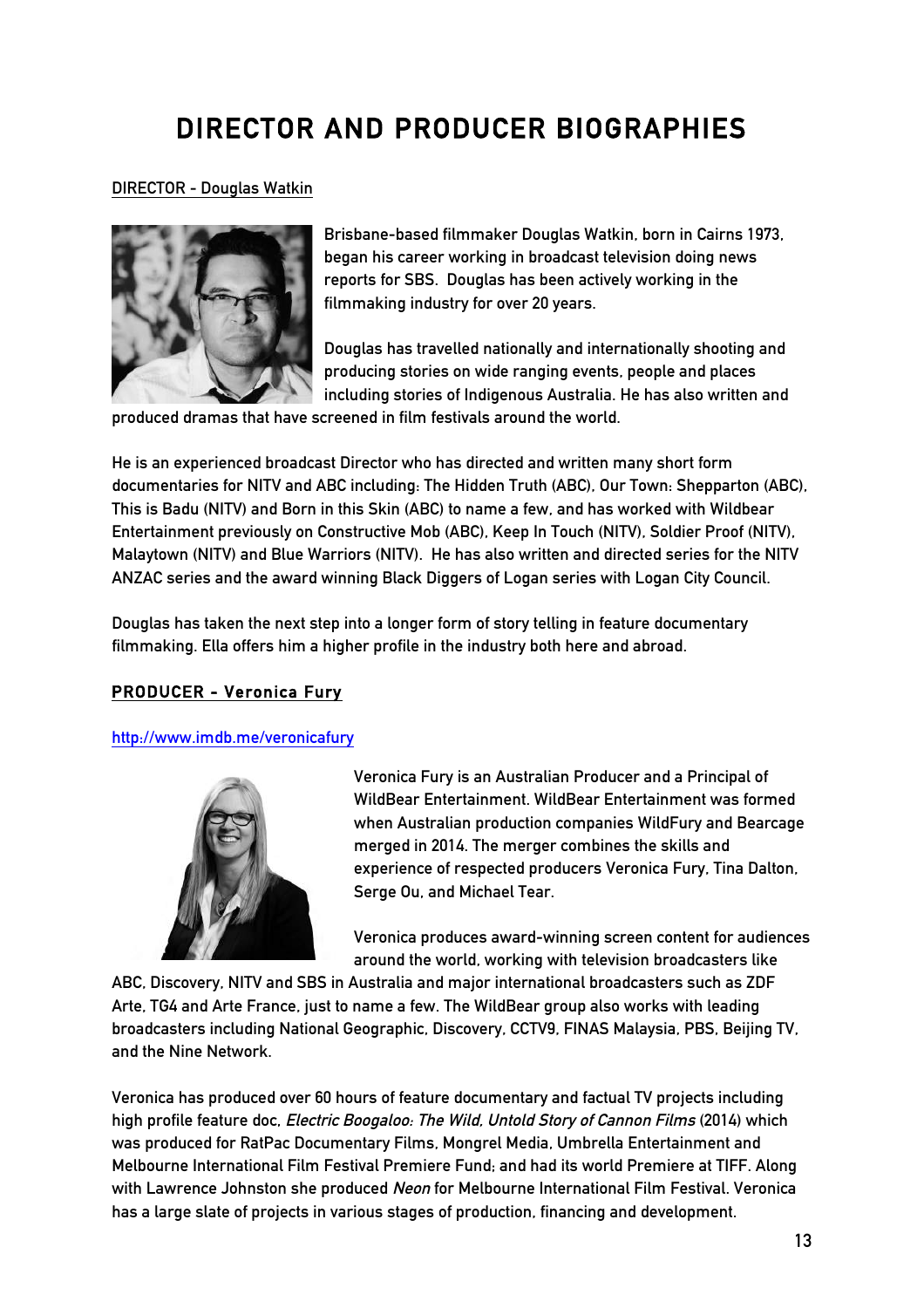### **ELLA**

### **PRODUCTION CREDITS**

### **PRE-PRESENTATION CREDITS**

**Ronin Screen Australia Screen Queensland WildBear Entertainment**

**MIFF**

#### **PRESENTATION CREDITS**

**Card 1 Aboriginal and Torres Strait Islander viewers should exercise caution when watching this program as it may contain images of deceased persons.**

> **Card 2 SCREEN AUSTRALIA**

**Card 3 SCREEN QUEENSLAND**

**Card 4 AND WILDBEAR ENTERTAINMENT PRESENT**

**Card 5 IN ASSOCIATION WITH MELBOURNE INTERNATIONAL FILM FESTIVAL PREMIERE FUND**

**TITLE**

**ELLA**

### **CLOSING CREDITS**

**Director DOUGLAS WATKIN**

**Producer VERONICA FURY**

**Film Editor AXEL GRIGOR**

**Director of Photography LUCAS TOMOANA**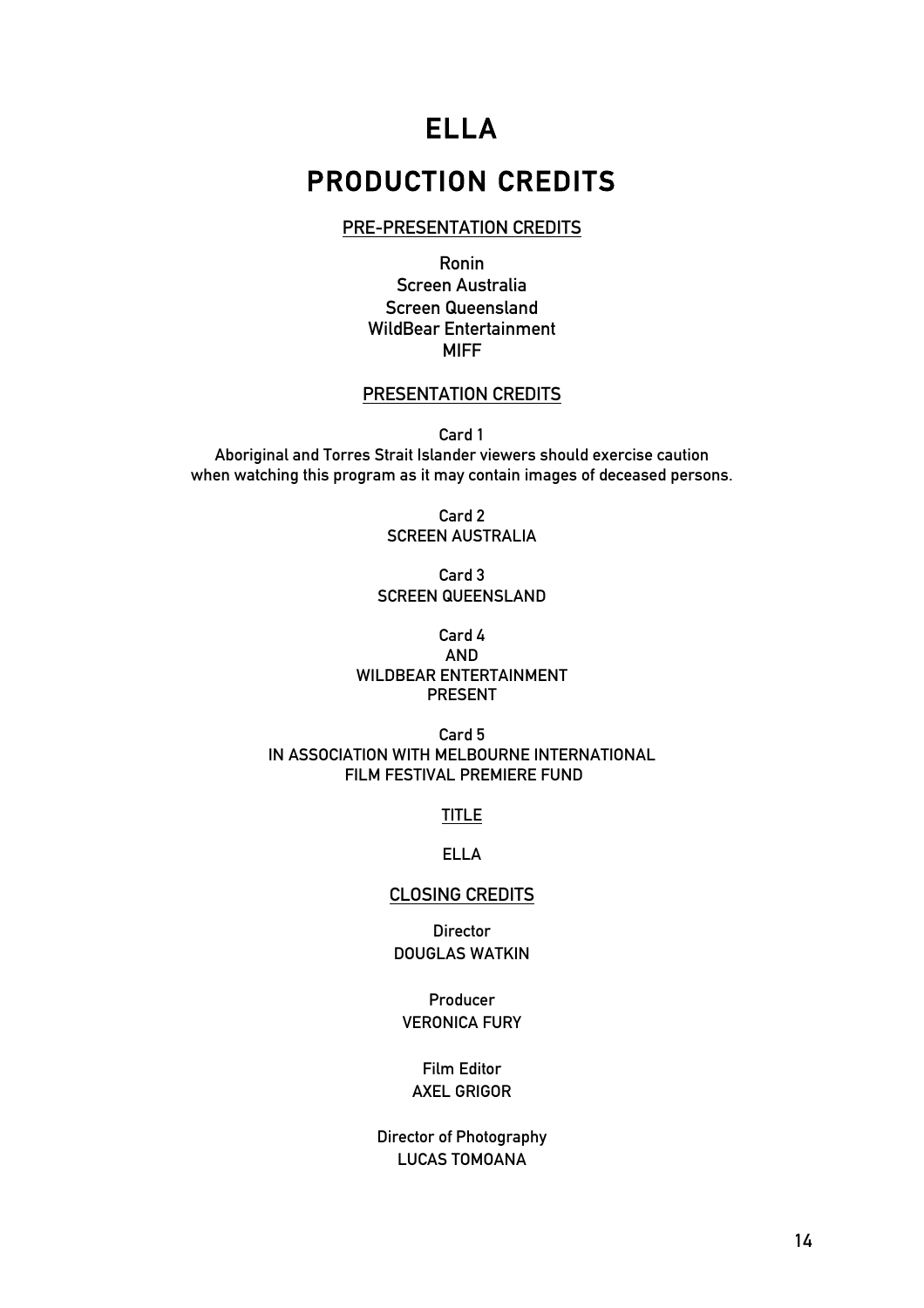### **Featured Music DAVID PAGE STEPHEN FRANCIS**

**By watching this film legally, you have supported thousands of jobs – of creatives, distributors and crew – as listed below.**

> **Co-Writers DOUGLAS WATKIN MURRAY POWER AXEL GRIGOR VERONICA FURY**

**Executive Producer MICHAEL TEAR Co-Producers DENA CURTIS Associate Producer MURRAY POWER Associate Producer ROBYN FINCHAM Courtesy of The Australian Ballet LAWRENCE JOHNSTON BIRD CAN SING**

> **Interviewees ELLA HAVELKA JANNA HAVELKA DAVID MCALLISTER AM STEVEN HEATHCOTE AM STEPHEN PAGE SUZANNE DUFFY**

**Production Managers SALLY WORTLEY SAM MOOR JULIANNE LAWSON RHEA STEPHENSON REBECCA SINCLAIR**

**Production Coordinators SHIRIN EDWARDS RHEA STEPHENSON**

**Production Assistant CHLOE HUME**

**Additional Camera KENT MARCUS PAUL COSTELLO JOHN WHEELER ACS**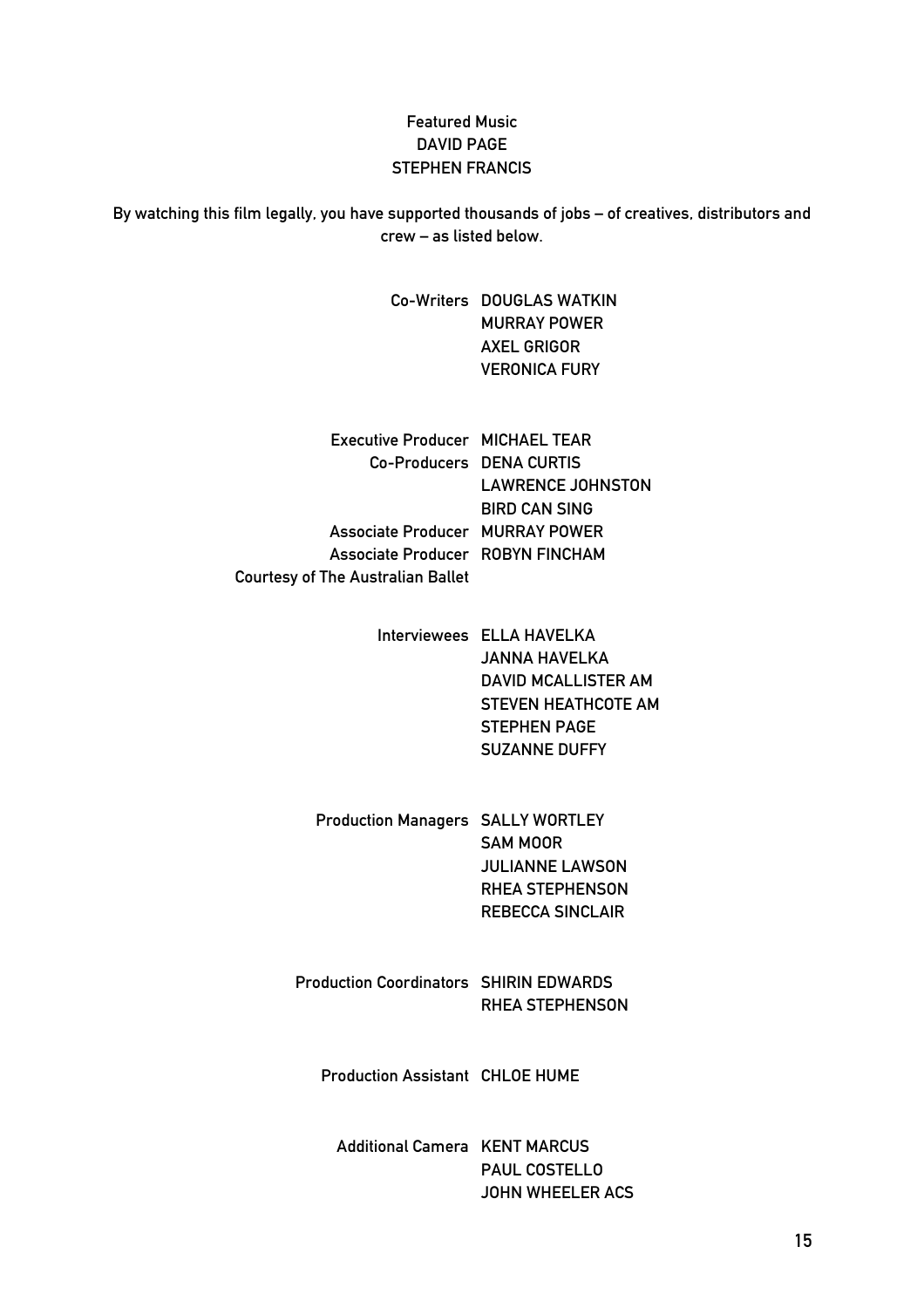|                                              | <b>Second Unit BENGAR FILMS</b>             |
|----------------------------------------------|---------------------------------------------|
|                                              | Producer MELINA FLOOD                       |
| Dance Sequence Director BEN GARTLAND         |                                             |
|                                              | DOP JOHN WHEELER                            |
|                                              | <b>Steadicam Operator HARRY PANAGIOTDIS</b> |
| 1st AC/Focus Puller CAMERA DUNN              |                                             |
| 2 <sup>nd</sup> AC/Data Wrangler NICK WELLER |                                             |
| <b>Location Technician GAVIN FAULL</b>       |                                             |
|                                              |                                             |

**Sound Recordist CHRISTOPHER GILLETTE**

**Additional Sound PIOTR WASILEWSKI GRAHAM WYSE JASON WAGNER DAVID SIMS DAVID TRANTER ZHU WEI**

### **Archive Researchers RHEA STEPHENSON SHIRIN EDWARDS**

**Stills Photographers CHRISTOPHER GILLETTE LYNETTE WILLS PHOTOGRAPHY**

**Offline Post Production Facility FARAWAY PRODUCTIONS Assistant Editor KAI-BIN WONG**

| <b>Online Post Production Facility SOUNDFIRM</b> |                                      |
|--------------------------------------------------|--------------------------------------|
|                                                  | <b>CEO ROGER SAVAGE</b>              |
| <b>Post Production Producers ROSS MITCHELL</b>   |                                      |
|                                                  | HEL EN FIEL D                        |
|                                                  | <b>Colourists JONATHAN BURTON</b>    |
|                                                  | <b>SARAH SPARNANN</b>                |
|                                                  | Re-Recording Mixer CHRIS GOODES, CAS |
|                                                  | Sound Editor DAVID WILLIAMS          |
|                                                  | Foley MARIO VACCARO                  |
|                                                  | <b>ALEX FRANCIS</b>                  |
|                                                  | Conform TIM MORTON                   |
| <b>VFX Compositor RUILI</b>                      |                                      |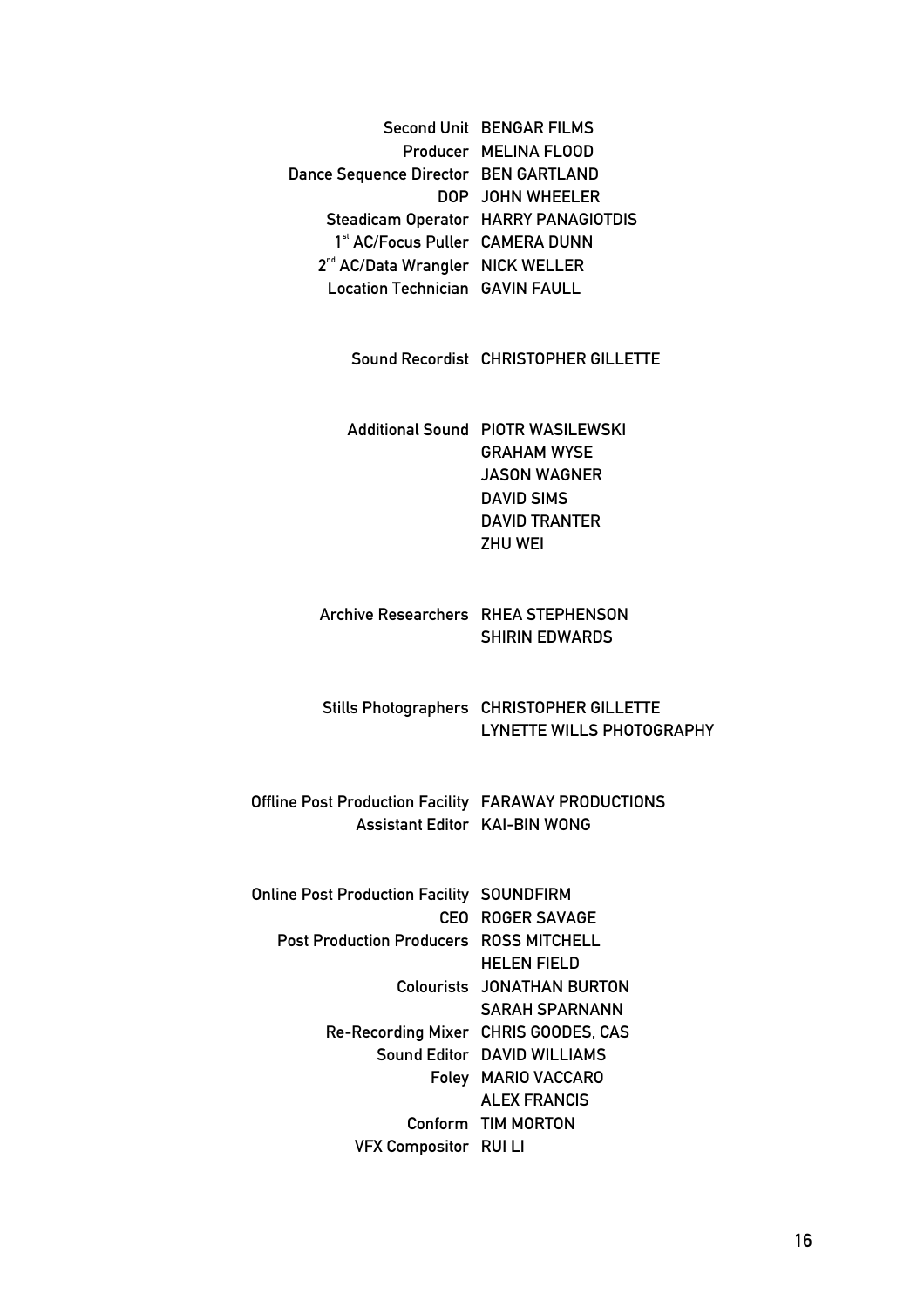**Equipment Hire LEMAC PONY FILMS THE FRONT**

| <b>WILDBEAR</b>                   | <b>ENTERTAINMENT</b>    |
|-----------------------------------|-------------------------|
| <b>Principals</b>                 | <b>MICHAEL TEAR</b>     |
|                                   | BETTINA DALTON          |
|                                   | <b>VERONICA FURY</b>    |
|                                   | <b>SERGE OU</b>         |
| <b>Chief Operating Officer</b>    | <b>NUNZIO GAMBALE</b>   |
| <b>Financial Controller</b>       | <b>CAROLINE NICHOLS</b> |
| <b>Head of Production Finance</b> | MIRANDA FELTON          |
| <b>Head of Corporate</b>          | <b>WAYNE BROWN</b>      |
| <b>Head of Production</b>         | <b>JAMES SUTHERLAND</b> |
| <b>Head of Development</b>        | <b>HARRIET PIKE</b>     |
| <b>Post Production Supervisor</b> | <b>MATT NIGHTINGALE</b> |
| Trailer Editor                    | <b>CHRIS BAMFORD</b>    |
| <b>Production Accountants</b>     | SARAH WOODS             |
|                                   | <b>RYAN FERNANDEZ</b>   |
| Legals                            | <b>TIM DINGWALL</b>     |
|                                   | BEN DUFF                |

**Lawyers LLOYD HART/RUSSELL ALLEN – LLOYD HART LAWYERS SHAUN MILLER – SHAUN MILLER LAWYERS MARSHAL & DENT**

**Transcriber STACEY ERBACHER**

**Insurance HISCOX ARTHUR J GALLAGHER**

**Travel Agent CORPORATE TRAVELLER**

**FEATURED MUSIC BY DAVID PAGE I am – Belong Yearning – Birth, Blak Lore, Cool Down Terrain, Reborn Terrain, Salt Yearning, Unearthed, Blak Terrain, Deluge**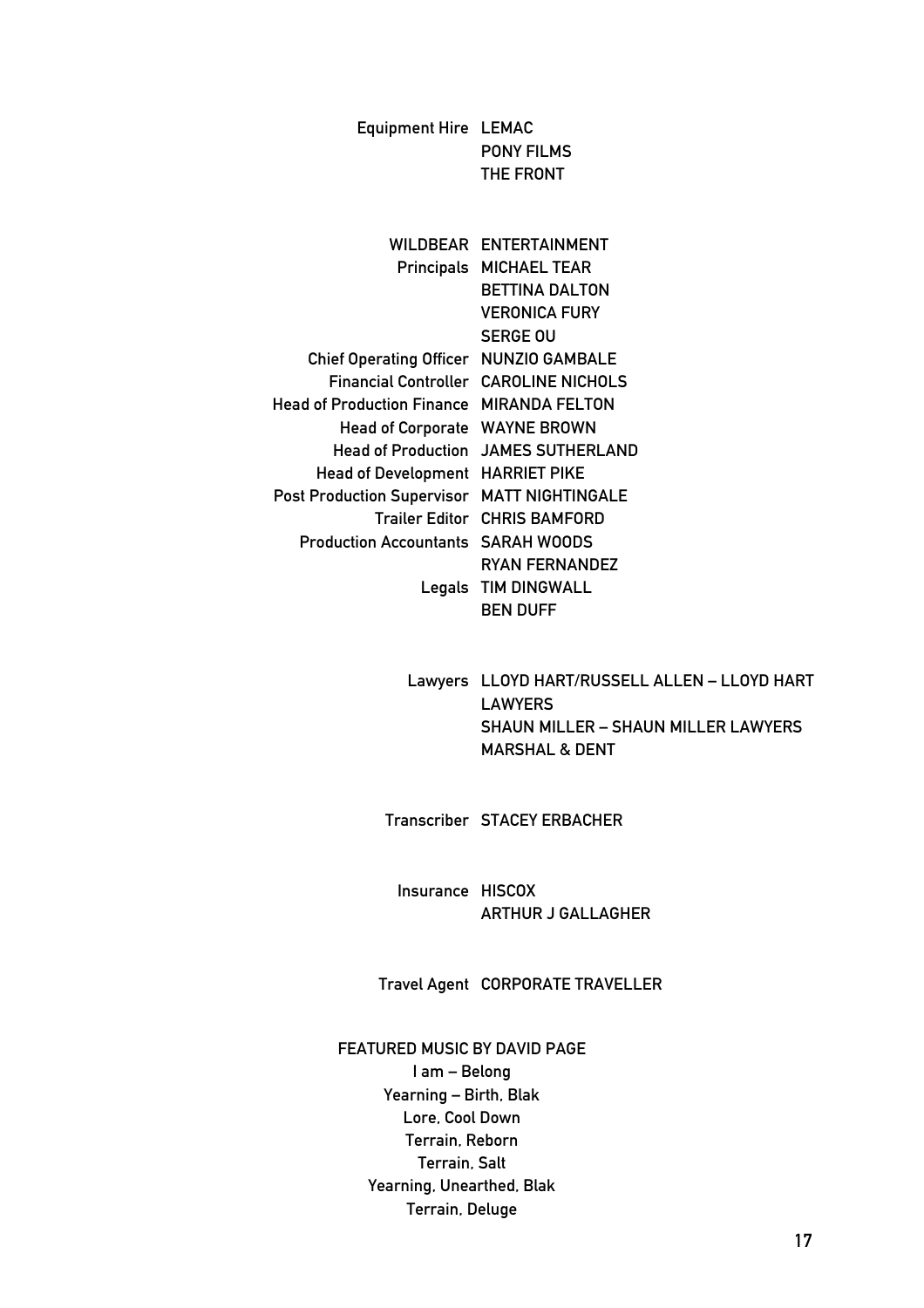**Music used with permission of Sony/ATV Music Publishing (Australia) Pty Ltd**

**ELLA'S CHOREOGRAPHY MUSIC BY STEPHEN FRANCIS Crayfish Additional Vocals, Elaine Crombie**

**ADDITIONAL MUSIC Audio Network Big Bang & Fuzz National Ballet of China Symphony Orchestra Australian Opera and Ballet Orchestra Orchestra Victoria Don Quixote music supplied with the kind permission of International Arts ABC Classics**

#### **THE AUSTRALIAN BALLET PERFORMANCES**

**The Sleeping Beauty (2015) Choreography Marius Petipa Production and additional choreography David McAllister Music Piotr Ilyich Tchaikovsky Costume and set design Gabriela Tylesova Dramaturge Lucas Jervies Lighting design Jon Buswell Performed by The Australian Ballet with Australian Opera and Ballet Orchestra Conducted by Nicolette Fraillon** 

**Swan Lake (2015)** 

**Choreography Graeme Murphy Music Piotr Ilyich Tchaikovsky Concept Graeme Murphy, Janet Vernon and Kristian Fredrikson Creative associate Janet Vernon Set and costume design Kristian Fredrikson Lighting design Damien Cooper Lighting reproduced by Graham Silver Performed by The Australian Ballet with National Ballet of China Symphony Orchestra Conducted by Nicolette Fraillon**

#### **Don Quixote (2013)**

**Production and choreography Rudolf Nureyev after Marius Petipa Music Ludwig (Léon) Minkus, arrangement by John Lanchbery Costume design Barry Kay, Set design Anne Fraser Lighting Francis Croese Lighting reproduced by Graham Silver Performed by The Australian Ballet with Orchestra Victoria Conducted by Nicolette Fraillon**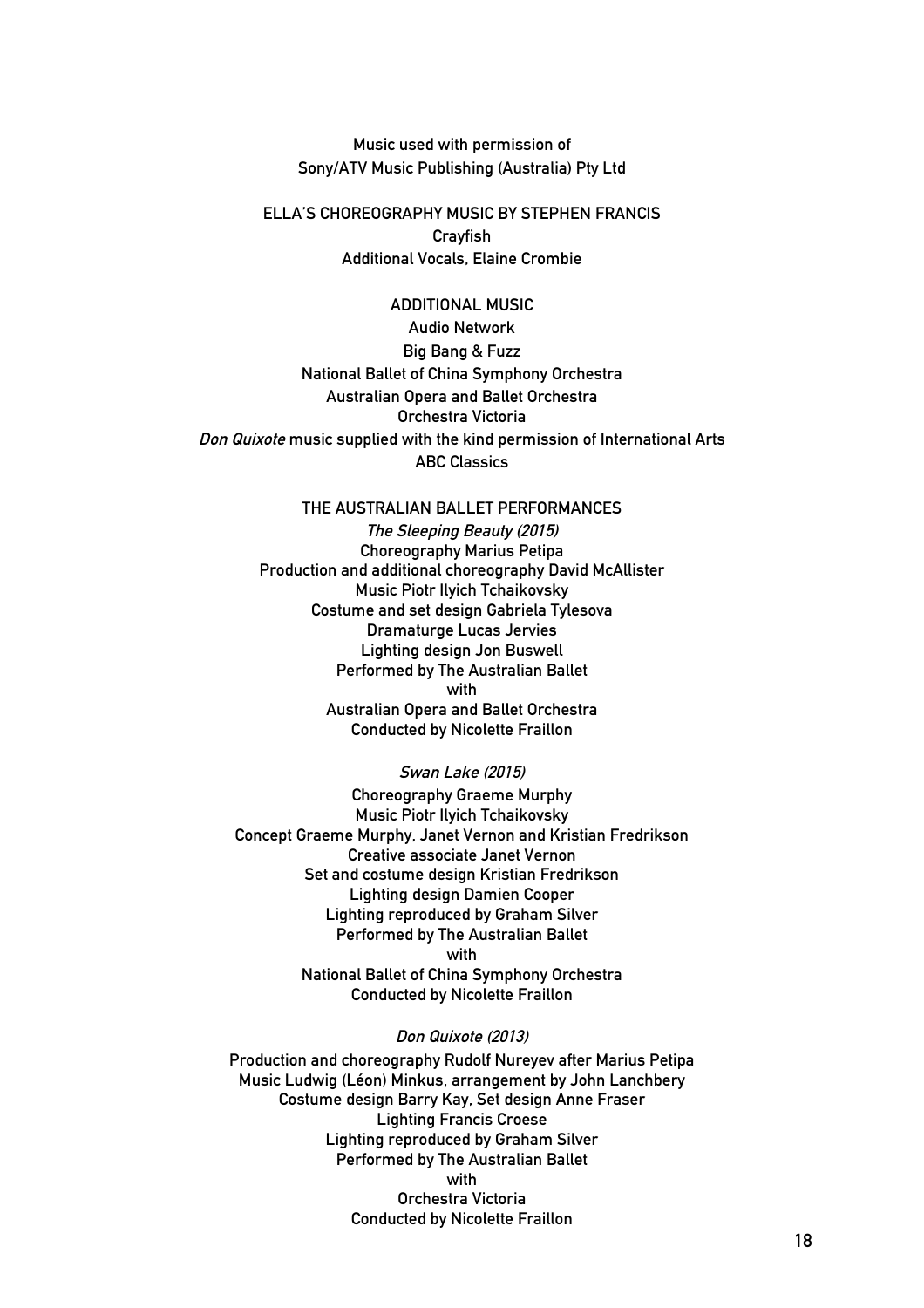**Infinity – Waramuk – in the dark night (2012) Choreography Stephen Page Music David Page Orchestration Jessica Wells Sound Design Bob Scott Costume Design Jennifer Irwin Set Design Jacob Nash Lighting Design Padraig O Suilleavhain Performed by Jake Mangakahia and Ella Havelka The Australian Ballet with Orchestra Victoria Conducted by Nicolette Fraillon**

> **Swan Lake (2012) Choreography Stephen Baynes Music Piotr Ilyich Tchaikovsky Costume and set design Hugh Colman Lighting design Rachel Burke Performed by The Australian Ballet with Orchestra Victoria Conducted by Nicolette Fraillon**

> **Swan Lake (1983) Choreography Anne Woolliams Music Piotr Ilyich Tchaikovsky Production designer Tom Lingwood Performed by The Australian Ballet with The Elizabethan Melbourne Orchestra Conducted by Ormsby Wilkins**

**BANGARRA PERFORMANCES**

**Bangarra Dance Theatre footage courtesy of Bangarra Terrain, Choreography by Frances Rings (2012) ID – Belong, Choreography by Stephen Page (2011) About – Belong, Choreography by Elma Kris (2011) Blak, Choreography by Stephen Page & Daniel Riley (2013) Terrain rehearsals, Bangarra studios, Choreography by Frances Rings (2012) Ella Havelka dancing in Yirrkala North East Arnhem Land Belong rehearsals, Bangarra studios, Choreography by Stephen Page (2011)**

### **ARCHIVE COURTESY OF**

**AussieTheatre.com ABC Andy Solo Bangarra Channel Nine Content Mint Copyright Agency**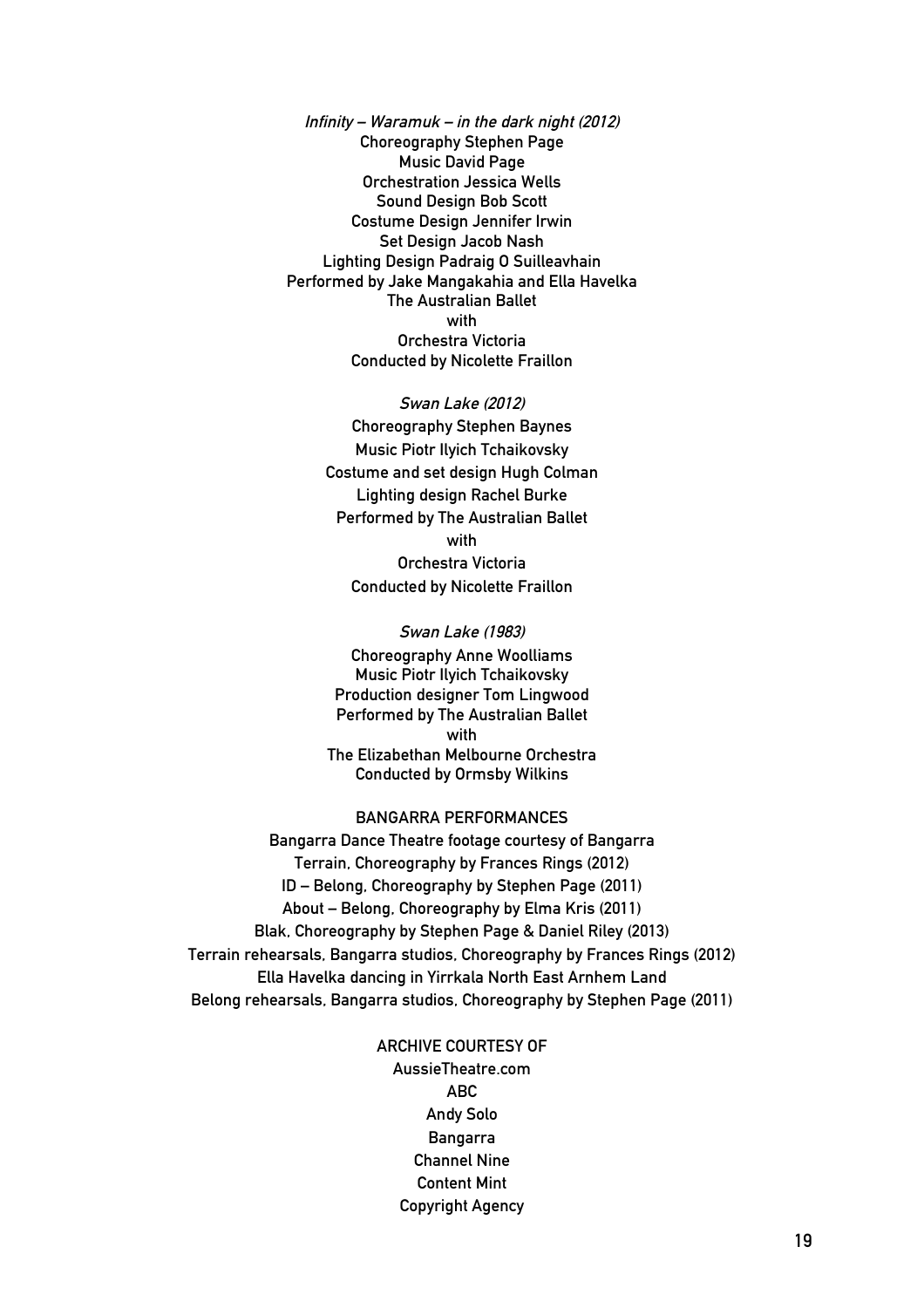**Dubbo Ballet Studio Erin Jones Fairfax Jacob Nash courtesy of Bangarra Dance Theatre Koorie Mail SBS Chris McCormack/Newspix Darren England/Newspix Simon & Nasht State Library of New South Wales State Library of Victoria The Apiary The Australian Ballet The Australian Ballet School The Dubbo Eisteddford The Herald Sun, Sally Bennett, The Australian Ballet Company has Welcomed its First Aboriginal Dancer Ella Havelka, 9/12/2012 The Sunday Telegraph, Zoe Neuman, Ella makes historic leap to Australian Ballet, 7/10/2012**

### **SPECIAL THANKS TO THE AUSTRALIAN BALLET**

**Ella Havelka Dancers of The Australian Ballet David McAllister AM Nicolette Fraillon Steven Heathcote AM Megan Connelly Staff of The Australian Ballet The Australian Ballet School Sean Miller**

#### **THANK YOU**

**Bangarra Dance Theatre, Anna Bloomfield, Deborah Brown, Fiona Cameron, Liz Cameron, Theresa Cheah, Cieron Cody, Colour City Dance, Kim Constable, Cutting Edge, Deli 100 Catering, Jo Dillon, Mark Dunning, Linda Elliott, Fats Digital, Hannah Fitzpatrick, , Olivia Frayman, Peter Gordan, Sam Griffin, Hand of Weaving, Amanda Harris, Lynda Hume, Dan Lake, Rodney Law, Chris Leahy, Graeme Mason, Kasie Moore, Margaret Murphy, National Centre of Performing Arts Beijing, National Theatre St Kilda, Stephen Page, Andrew Pike, Jamie Perrow, Penny Smallacombe, Greg Snell, Rachel See, Stephen Shen, Liz Stevens, Sydney Harbour Foreshore Authority, Sydney Opera House, Symmetry Media Pty Ltd, Ben Tait, The National Theatre, Tracey Vieira, Adrian Tobin, Michael Walsh, Grant Weir, Norm Wilkinson, Cathy Wright, Weihua Yi, Vivien Yu,**

> **WELCOME GETANO WATKIN**

**IN MEMORY OF DAVID PAGE 1961 - 2016**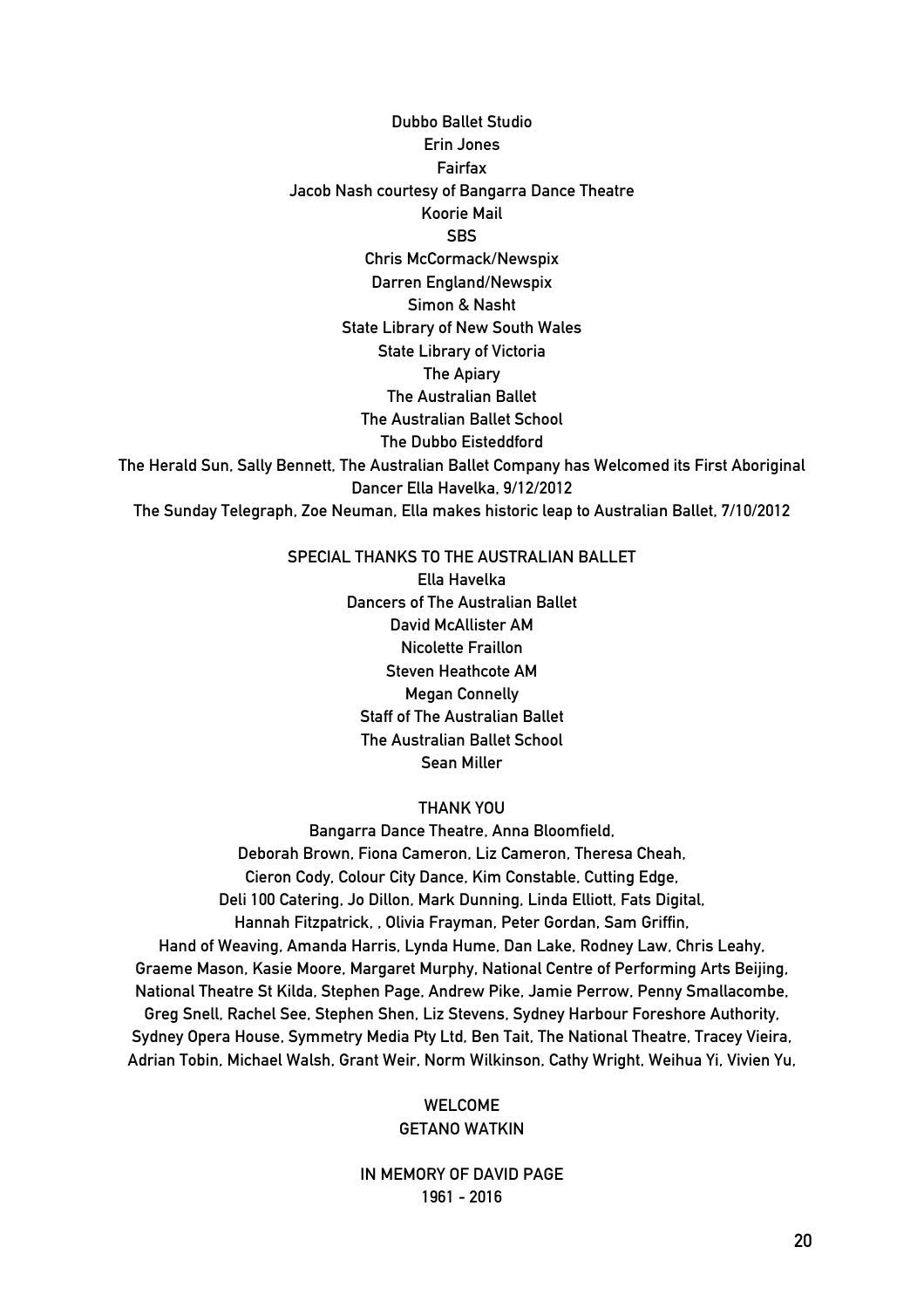### **Card 1**

### **PRODUCED BY**



**Card 2** 

**PRODUCED IN CO-OPERATION WITH**



**Card 3** 

Produced with the financial assistance of The Melbourne International Film Festival (MIFF) Premiere Fund Supported by the State Government of Victoria, Australia



**Executive Producer: Mark Woods** 

**Card 4** 

**DEVELOPED AND PRODUCED WITH THE ASSISTANCE OF**